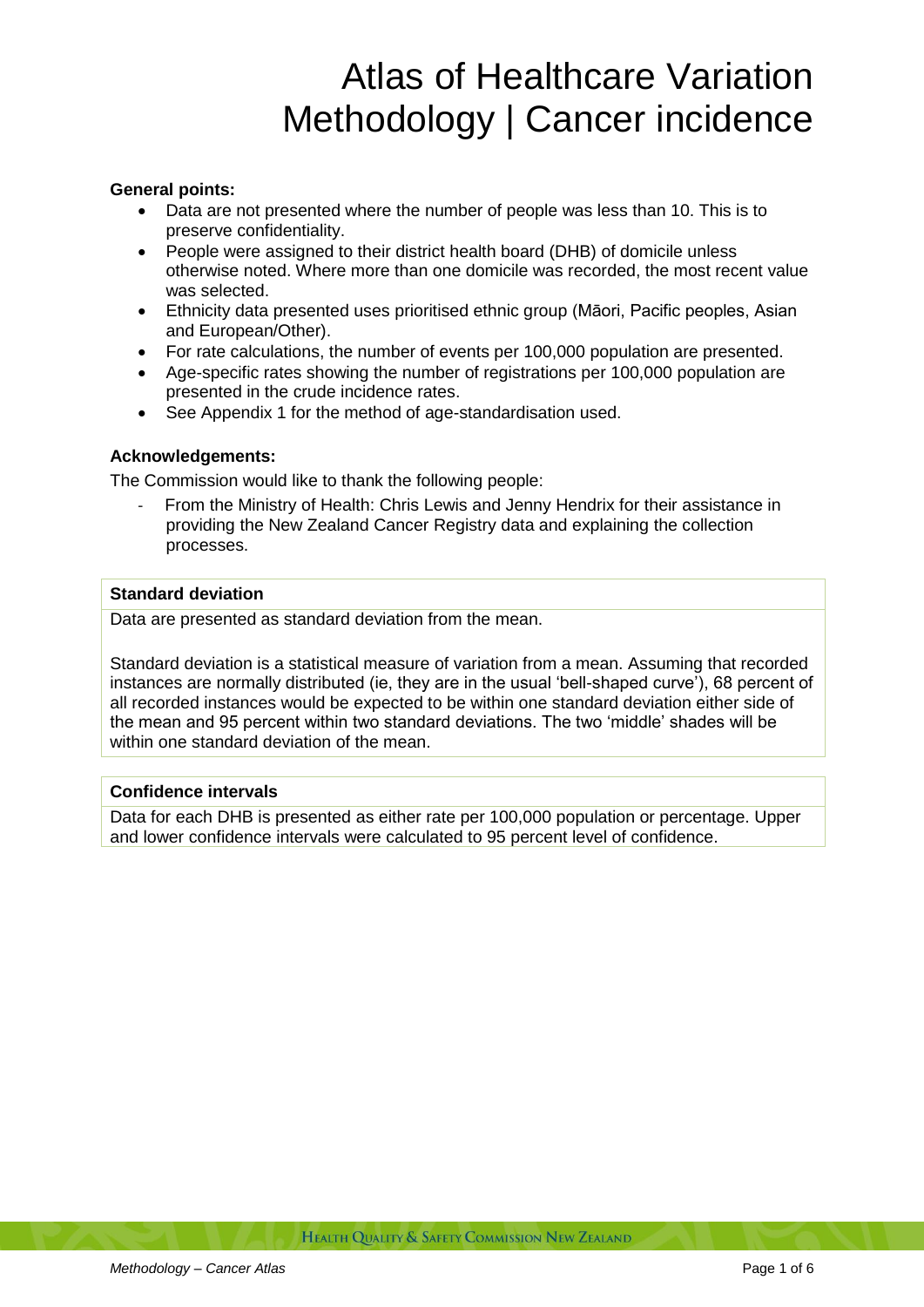| Indicator #1: | All cancers, crude incidence rate per 100,000                                                                                                                                                                             |
|---------------|---------------------------------------------------------------------------------------------------------------------------------------------------------------------------------------------------------------------------|
| Numerator     | New cancer diagnoses with the codes C00-C96 and D45-47, by DHB                                                                                                                                                            |
| Denominator   | Resident population, Statistics NZ population estimates                                                                                                                                                                   |
| Data source   | New Zealand Cancer Registry (NZCR), Statistics NZ                                                                                                                                                                         |
| Analysis      | Subanalyses for:<br>- by year, rolling three year average: (2008 - 2010, 2009 - 2011, 2010 - 2012)<br>- by age groups: 0-24, 25-44, 45-64, 65-74, 75+<br>- by ethnic groups: Māori, nonMāori<br>- by gender: female, male |
| Code          | Includes all NZCR registrations with ICD-10-AM diagnosis codes C00-C96 and D45-<br>47                                                                                                                                     |

| Indicator #2:     | Crude female breast cancer incidence rates per 100,000                                                                                                                                       |
|-------------------|----------------------------------------------------------------------------------------------------------------------------------------------------------------------------------------------|
| <b>Numerator</b>  | The number of NZCR registrations between 2008 and 2012 with ICD-10-AM<br>diagnosis codes breast - C50 (female only), by DHB                                                                  |
| Denominator       | Resident population, Statistics NZ population estimates                                                                                                                                      |
| Data source       | New Zealand Cancer Registry (NZCR), Statistics NZ                                                                                                                                            |
| Analysis          | Subanalyses for:<br>- by year, rolling three year average: (2008 - 2010, 2009 - 2011, 2010 - 2012)<br>- by age groups: 0-24, 25-44, 45-64, 65-74, 75+<br>- by ethnic groups: Māori, nonMāori |
| <b>Exclusions</b> | Includes only female breast and the population for all sub-analyses have been<br>aligned with this.                                                                                          |

| Indicator #3:      | Crude colorectal cancer incidence rates per 100,000                                                                                                                                                                       |
|--------------------|---------------------------------------------------------------------------------------------------------------------------------------------------------------------------------------------------------------------------|
| <b>Numerator</b>   | The number of NZCR registrations between 2008 and 2012 with ICD-10-AM<br>diagnosis codes for colorectal cancer (includes colorectum and anus) - C18–C21,<br>by DHB                                                        |
| <b>Denominator</b> | Resident population, Statistics NZ population estimates                                                                                                                                                                   |
| Data source        | New Zealand Cancer Registry (NZCR), Statistics NZ                                                                                                                                                                         |
| <b>Analysis</b>    | Subanalysis for:<br>- by year, rolling three year average: (2008 - 2010, 2009 - 2011, 2010 - 2012)<br>- by age groups: 0-24, 25-44, 45-64, 65-74, 75+<br>- by ethnic groups: Māori, nonMāori<br>- by gender: female, male |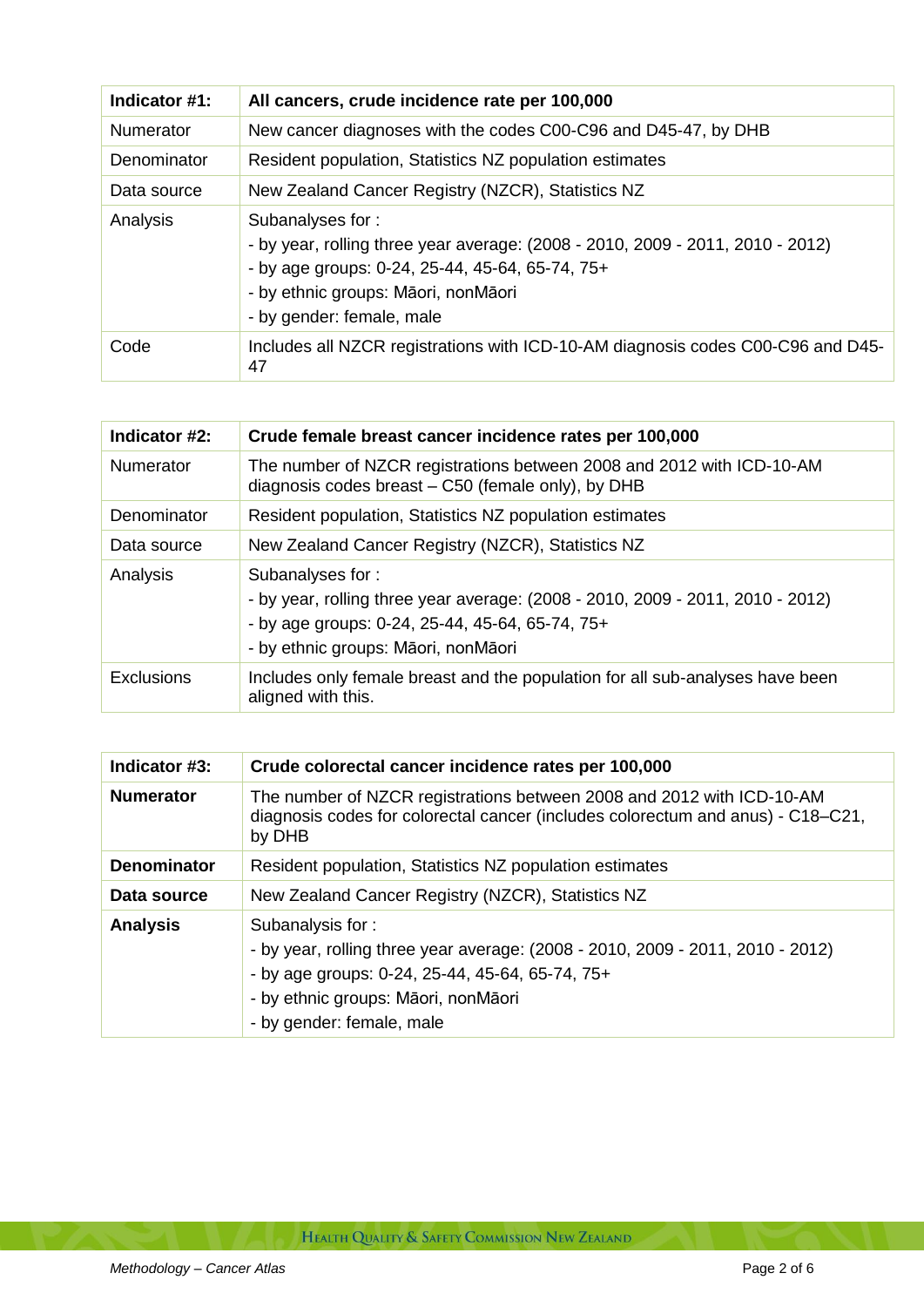| Indicator #4:      | Crude lung cancer incidence rates per 100,000                                                                                                                                                                          |
|--------------------|------------------------------------------------------------------------------------------------------------------------------------------------------------------------------------------------------------------------|
| <b>Numerator</b>   | The number of NZCR registrations between 2008 and 2012 with ICD-10-AM<br>diagnosis codes for lung cancer (includes trachea, bronchus and lung) - C33–C34,<br>by DHB                                                    |
| <b>Denominator</b> | Resident population, Statistics NZ population estimates                                                                                                                                                                |
| Data source        | New Zealand Cancer Registry (NZCR), Statistics NZ                                                                                                                                                                      |
| <b>Analysis</b>    | Subanalysis for:<br>- by year, rolling three year average: (2008 - 2010, 2009 - 2011, 2010 - 2012)<br>- by age groups: 0-24, 25-44, 45-64, 65-74, 75+<br>- by ethnic groups: Māori, nonMāori<br>- gender: female, male |

| Indicator #5:      | Crude melanoma incidence rates per 100,000                                                                                                                                                                             |
|--------------------|------------------------------------------------------------------------------------------------------------------------------------------------------------------------------------------------------------------------|
| <b>Numerator</b>   | The number of NZCR registrations between 2008 and 2012 with ICD-10-AM<br>diagnosis codes for melanoma - C43, by DHB                                                                                                    |
| <b>Denominator</b> | Resident population, Statistics NZ population estimates                                                                                                                                                                |
| Data source        | New Zealand Cancer Registry (NZCR), Statistics NZ                                                                                                                                                                      |
| <b>Analysis</b>    | Subanalysis for:<br>- by year, rolling three year average: (2008 - 2010, 2009 - 2011, 2010 - 2012)<br>- by age groups: 0-24, 25-44, 45-64, 65-74, 75+<br>- by ethnic groups: Māori, nonMāori<br>- gender: male, female |

| Indicator #6:      | Crude prostate cancer incidence rates per 100,000                                                                                                                                            |
|--------------------|----------------------------------------------------------------------------------------------------------------------------------------------------------------------------------------------|
| <b>Numerator</b>   | The number of NZCR registrations between 2008 and 2012 with ICD-10-AM<br>diagnosis code for prostate: C61 (male only), by DHB                                                                |
| <b>Denominator</b> | Resident population, Statistics NZ population estimates                                                                                                                                      |
| Data source        | New Zealand Cancer Registry (NZCR), Statistics NZ                                                                                                                                            |
| <b>Analysis</b>    | Subanalysis for:<br>- by year, rolling three year average: (2008 - 2010, 2009 - 2011, 2010 - 2012)<br>- by age groups: 0-24, 25-44, 45-64, 65-74, 75+<br>- by ethnic groups: Māori, nonMāori |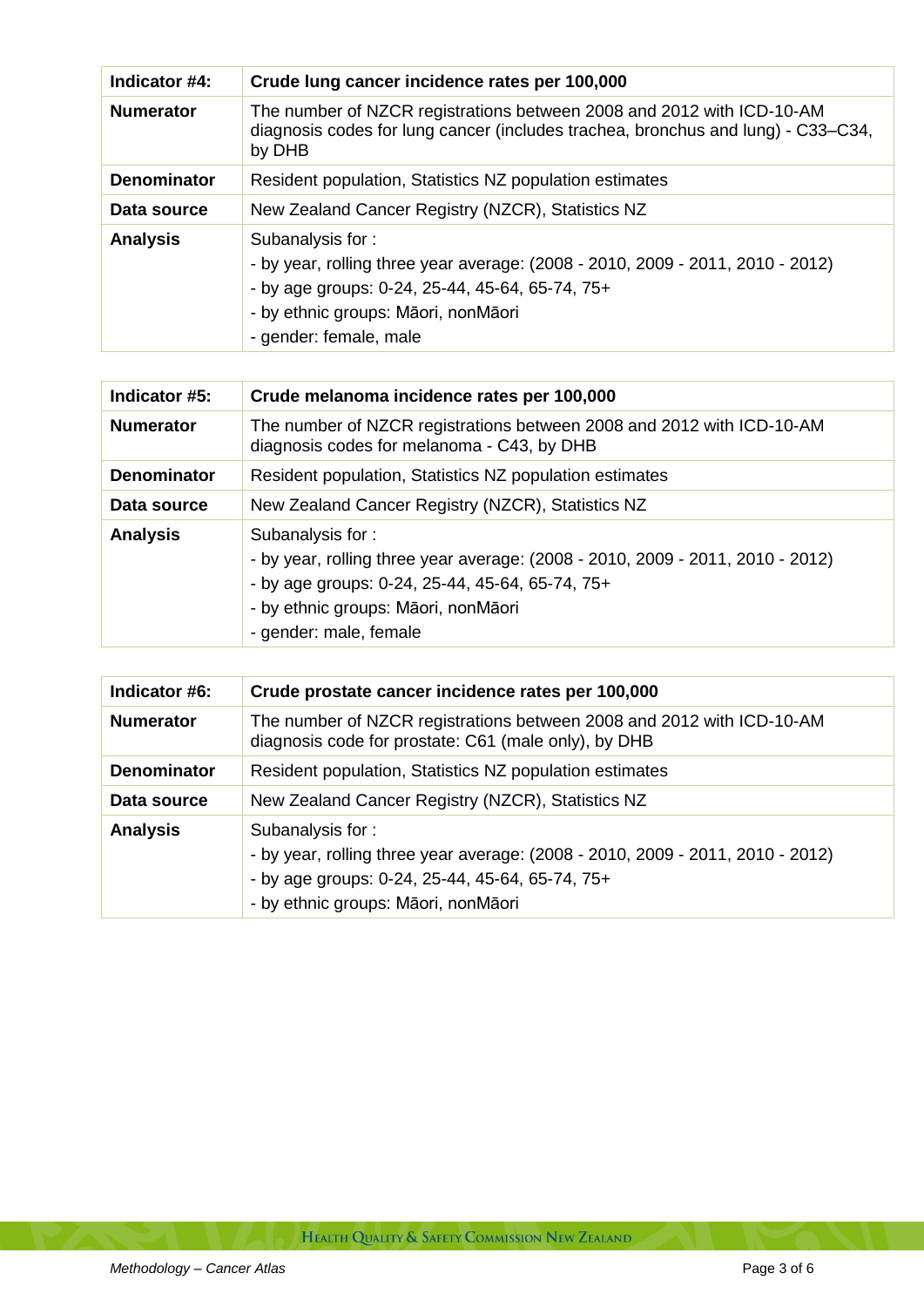| Indicator #7:      | All cancers, age-standardised rate per 100,000                                                                                                                         |
|--------------------|------------------------------------------------------------------------------------------------------------------------------------------------------------------------|
| <b>Numerator</b>   | New cancer diagnoses with the ICD-10-AM codes C00-C96 and D45-47, by DHB                                                                                               |
| <b>Denominator</b> | Resident population, Statistics NZ population estimates                                                                                                                |
| Data source        | New Zealand Cancer Registry (NZCR), Statistics NZ                                                                                                                      |
| <b>Analysis</b>    | Subanalyses for:<br>- by year, rolling three year average: (2008 - 2010, 2009 - 2011, 2010 - 2012)<br>- by ethnic groups: Māori, nonMāori<br>- by gender: female, male |
| Code               | Includes all NZCR registrations with ICD-10-AM diagnosis codes: C00-C96 and<br>D <sub>45</sub> -47                                                                     |
| <b>Comment</b>     | The method of age standardisation is described in Appendix 1.                                                                                                          |

| Indicator #8:      | Age-standardised female breast cancer incidence rates per 100,000                                                                         |
|--------------------|-------------------------------------------------------------------------------------------------------------------------------------------|
| <b>Numerator</b>   | The number of NZCR registrations between 2008 and 2012 with ICD-10-AM<br>diagnosis codes breast – C50 (female only), by DHB               |
| <b>Denominator</b> | Resident population, Statistics NZ population estimates                                                                                   |
| Data source        | New Zealand Cancer Registry (NZCR), Statistics NZ                                                                                         |
| <b>Analysis</b>    | Subanalyses for:<br>- by year, rolling three year average: (2008 - 2010, 2009 - 2011, 2010 - 2012)<br>- by ethnic groups: Māori, nonMāori |
| <b>Exclusions</b>  | Includes only female breast and the population for all sub-analyses have been<br>aligned with this.                                       |
| <b>Comment</b>     | The method of age standardisation is described in Appendix 1.                                                                             |

| Indicator #9:      | Age-standardised colorectal cancer incidence rates per 100,000                                                                                                      |
|--------------------|---------------------------------------------------------------------------------------------------------------------------------------------------------------------|
| <b>Numerator</b>   | The number of NZCR registrations between 2008 and 2012 with ICD-10-AM<br>diagnosis codes for colorectal cancer (includes colorectum and anus) - C18–C21,<br>by DHB  |
| <b>Denominator</b> | Resident population, Statistics NZ population estimates                                                                                                             |
| Data source        | New Zealand Cancer Registry (NZCR), Statistics NZ                                                                                                                   |
| <b>Analysis</b>    | Subanalysis for:<br>- by year, rolling three year average: (2008 - 2010, 2009 - 2011, 2010 - 2012)<br>- by ethnic groups: Māori, nonMāori<br>- gender: female, male |
| <b>Comment</b>     | The method of age standardisation is described in Appendix 1.                                                                                                       |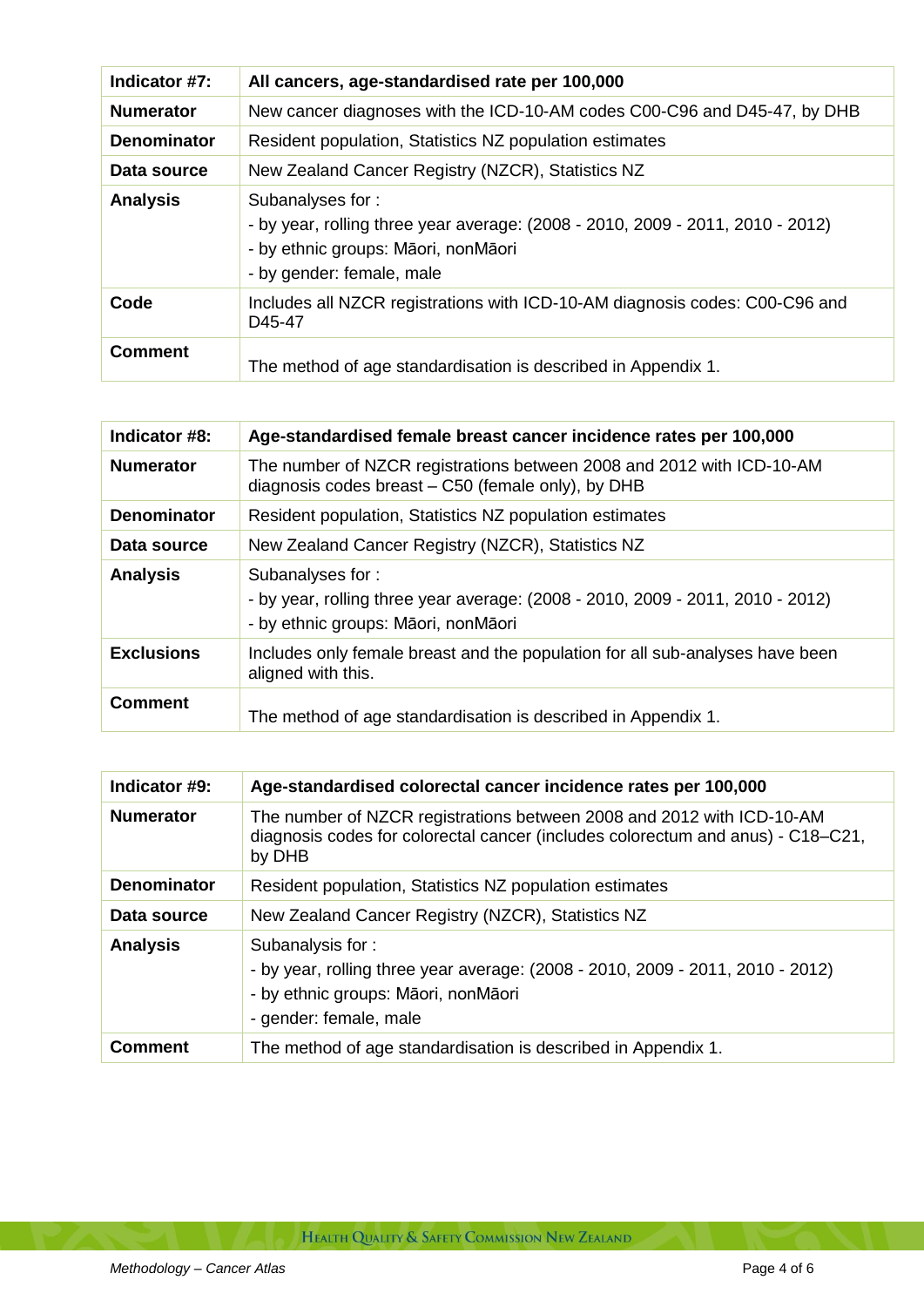| Indicator #10:     | Age-standardised lung cancer incidence rates per 100,000                                                                                                            |
|--------------------|---------------------------------------------------------------------------------------------------------------------------------------------------------------------|
| <b>Numerator</b>   | The number of NZCR registrations between 2008 and 2012 with ICD-10-AM<br>diagnosis codes for lung cancer (includes trachea, bronchus and lung) - C33–C34,<br>by DHB |
| <b>Denominator</b> | Resident population, Statistics NZ population estimates                                                                                                             |
| Data source        | New Zealand Cancer Registry (NZCR), Statistics NZ                                                                                                                   |
| <b>Analysis</b>    | Subanalysis for:<br>- by year, rolling three year average: (2008 - 2010, 2009 - 2011, 2010 - 2012)<br>- by ethnic groups: Māori, nonMāori<br>- gender: female, male |
| <b>Comment</b>     | The method of age standardisation is described in Appendix 1.                                                                                                       |

| Indicator #11:     | Age-standardised melanoma incidence rates per 100,000                                                                                                               |
|--------------------|---------------------------------------------------------------------------------------------------------------------------------------------------------------------|
| <b>Numerator</b>   | The number of NZCR registrations between 2008 and 2012 with ICD-10-AM<br>diagnosis codes for melanoma - C43, by DHB                                                 |
| <b>Denominator</b> | Resident population, Statistics NZ population estimates                                                                                                             |
| Data source        | New Zealand Cancer Registry (NZCR), Statistics NZ                                                                                                                   |
| <b>Analysis</b>    | Subanalysis for:<br>- by year, rolling three year average: (2008 - 2010, 2009 - 2011, 2010 - 2012)<br>- by ethnic groups: Māori, nonMāori<br>- gender: female, male |
| <b>Comment</b>     | The method of age standardisation is described in Appendix 1.                                                                                                       |

| Indicator #12:     | Age-standardised prostate cancer incidence rates per 100,000                                                                              |
|--------------------|-------------------------------------------------------------------------------------------------------------------------------------------|
| <b>Numerator</b>   | The number of NZCR registrations between 2008 and 2012 with ICD-10-AM<br>diagnosis codes for prostate: C61 (male only), by DHB            |
| <b>Denominator</b> | Resident population, Statistics NZ population estimates                                                                                   |
| Data source        | New Zealand Cancer Registry (NZCR), Statistics NZ                                                                                         |
| <b>Analysis</b>    | Subanalysis for:<br>- by year, rolling three year average: (2008 - 2010, 2009 - 2011, 2010 - 2012)<br>- by ethnic groups: Māori, nonMāori |
| <b>Comment</b>     | The method of age standardisation is described in Appendix 1.                                                                             |